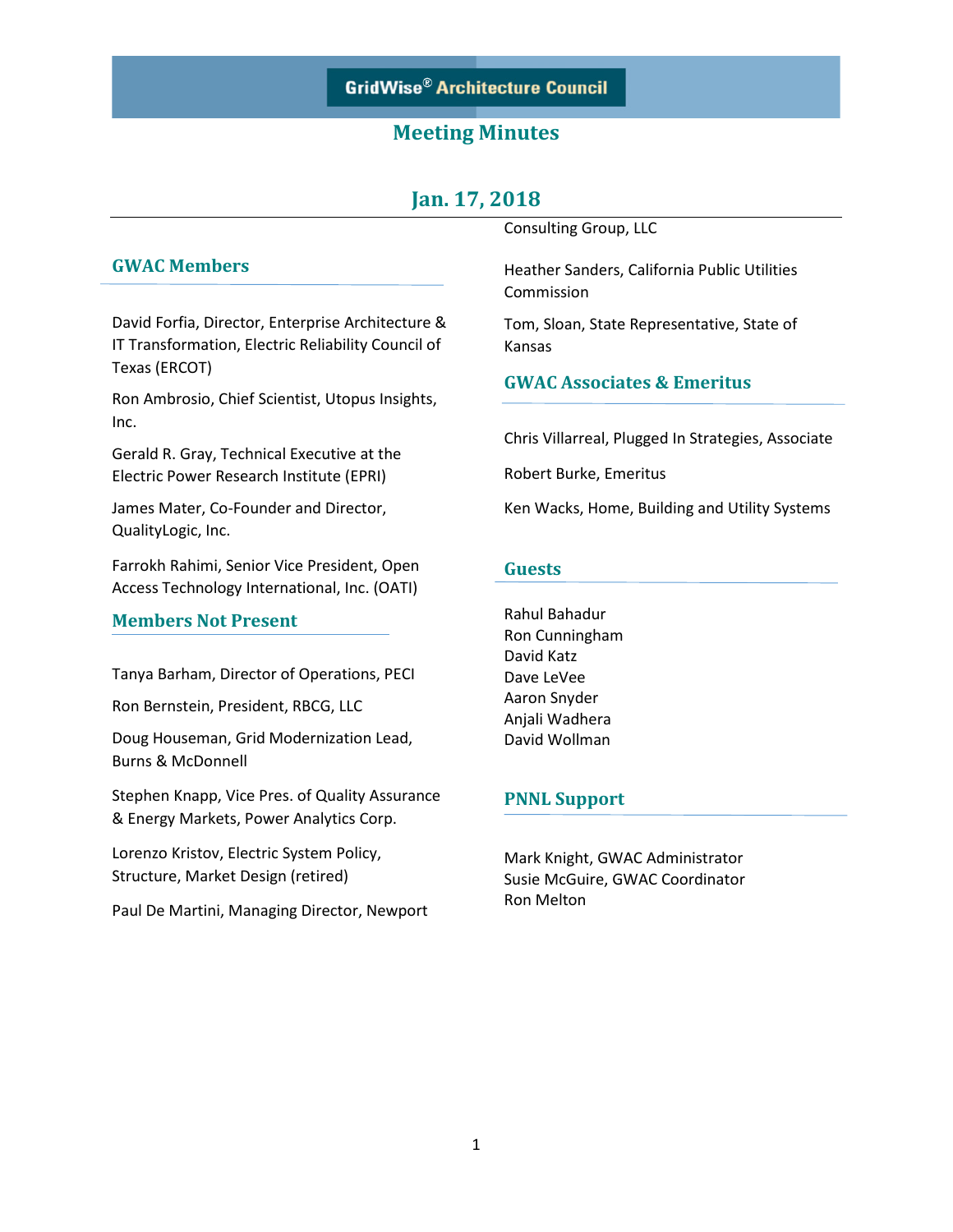# **Jan. 17, 2018**

#### **GWAC Online Meeting**

Mark Knight reviewed the meeting agenda noting that the number of GWAC members on the call did not reach a quorum.

Mark Knight read the list of administrative business actions and the status of each. He reminded everyone that the TE Framework document is located on the GWAC website, and he is looking for suggestions for edits needed from the council. Likewise if anyone would like to contribute a suitable graphic for the Framework document please contact him.

Mark reviewed the status of the TE Framework and the teams assisting with this process.

The group briefly discussed AHR Expo taking place next week.

Mark Knight recognized David Forfia as the confirmed GWAC chair for 2018. The DOE has approved his nomination for 2018. Mark thanked David for his service to the GWAC over the last 3 years.

The call for new GWAC members has been extended until Jan. 31, 2018. The call is listed on the GWAC websit[e www.gridwiseac.org](http://www.gridwiseac.org/)

Mark Knight recognized former GWAC member Mark Kerbel's passing. He was a GWAC member from 2014 to 2015. David Katz also recognized the character and achievements of Mr. Kerbel.

Mark reviewed the upcoming conference list. He announced that GWAC F2F will be held Thurs. Feb. 22 from 3pm to 7pm right after the end of the IEEE ISGT. Farrokh was very instrumental in getting space for this meeting through his contacts at IEEE.

- AHR Panel Chicago January 22-24
- DistribuTECH San Antonio January 23-25
- ISGT February 19-22 Washington DC
- GWAC F2F February 22 at ISGT, Washington DC
- IEEE PES T&D Expo Denver April 16-19
- TESC 2018 MIT Cambridge June 12-14

James Mater noted that he would not be able to attend this meeting.

TESC 18 update – plans are underway, the contract should be signed soon between MIT and SEPA. The campus building location has been decided. Ken Wacks noted that one of the potential locations is one of the premier buildings on the MIT campus.

The call for papers is out on the GWAC website. Mark asked the GWAC for their help in socializing this. A program committee will be formed soon.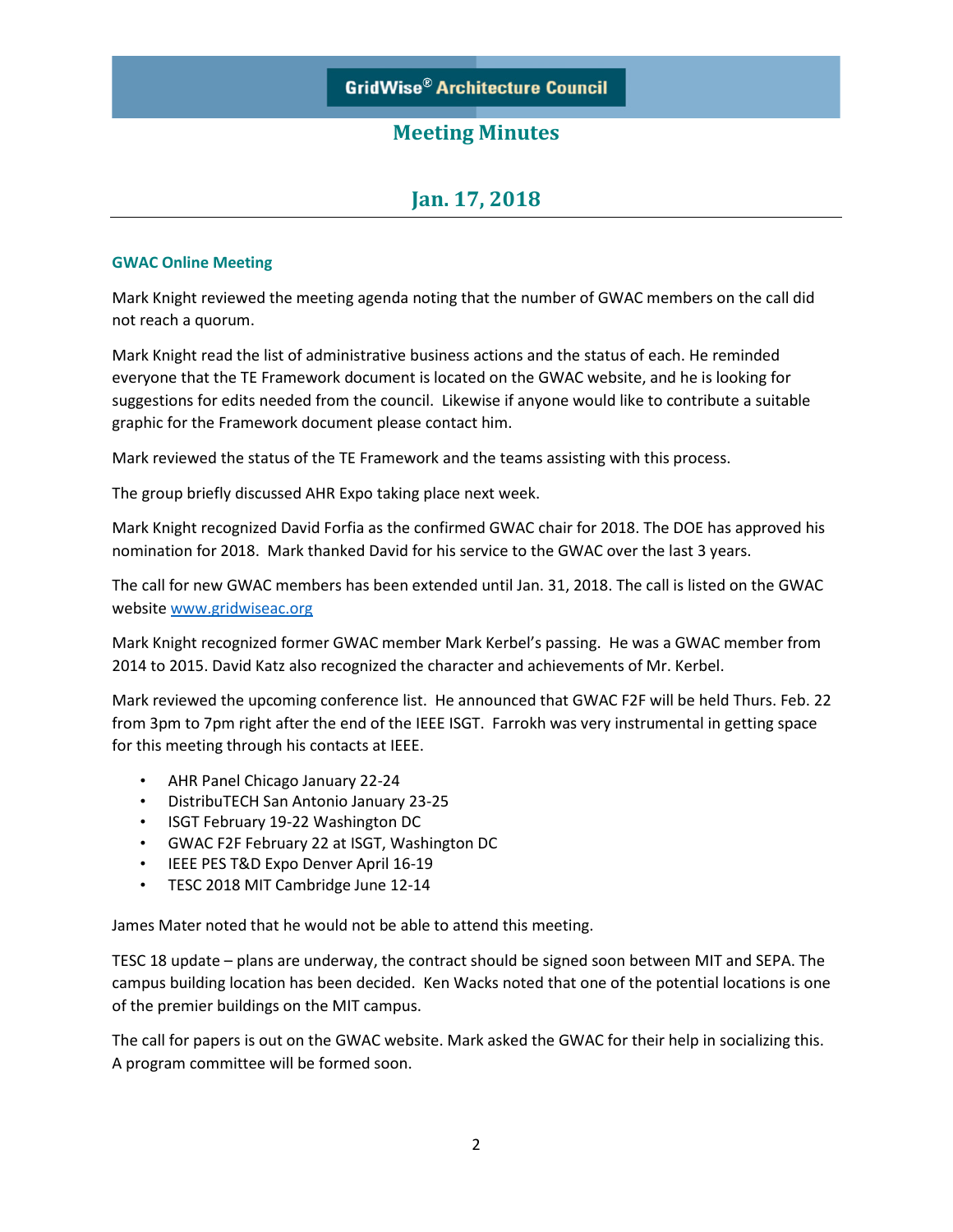## **Jan. 17, 2018**

Mark told the GWAC to expect to see TESC18 sponsorship packets by the end of this week. SEPA and the TESC18 organizing committee are working on this. Sponsorship will help with the cost of the facilities which is not something that the GWAC has had to pay in the past thanks to Portland General Electric for providing space at no cost. The organizing committee is trying to keep the registration cost similar to past years but they are still reviewing the numbers. The conference website will be ready soon.

SGNW has been very helpful with the 2018 conference and have offered their support to the planning.

Mark reviewed the role of SEPA and GWAC in the planning and organizing process. Dave Katz asked about the role of SEPA related to Transactive Energy. (He mentioned having sent a TE doc to David Holmberg). David also noted that the Advanced Energy Center where he works is a SEPA member. He noted that having this conference so close to Toronto may enable them to participate this year.

James Mater noted that SGNW won't have as much of a role in this conference. Mark agreed that this meeting is not in their region. While it's not feasible for them to lead this conference located on the east coast we might find a role for them with the conference. Mark will be in contact with them.

Ken Wacks noted that if the SGNW would like to keep their past four years contributions recognized, it is in their best interest.

James Mater said that good speakers and a good program would keep Oregon and Northwest participants inclined to travel to Boston for the 2018 TESC. James also noted that various sponsorship levels may attract some of the previous northwest sponsors. Mark Knight suggested that he and James discuss this more offline and brainstorm it.

Ron Ambrosio joined the call, and Mark Knight noted that with the two online December meeting minute approvals from Ron Bernstein and Tanya Barham, this makes a quorum with regard to approving the December meeting minutes. An edit suggested by Farrokh should be included; Susie noted that she has made that change on her copy. David Forfia asked for a motion to approve the GWAC December minutes. Farrokh Rahimi made a motion, and Gerald Gray seconded the motion.

The TE Roadmap has been published. It is listed on the GWAC website under publications.

The TESC17 proceedings is close to finalization and should be published next week.

Mark noted that Gerald Gray is not assigned a section of the revision of the TE Framework. Mark suggested that Gerald work on the Conceptual Architectural area and Gerald agreed to do so.

James Mater said he had not expressed interest in helping. However, he said he could assist in the future. Mark will utilize him where he is needed.

Mark Knight commented on the current GWAC website. He noted that it has some older content and the format is a bit dated. He has been hoping to do some updates depending on available PNNL funding for it. Mark has an action item for himself to plan for a restructure and to request future DOE project funding support. The goal is to have a friendlier format with updated functionality and appearance.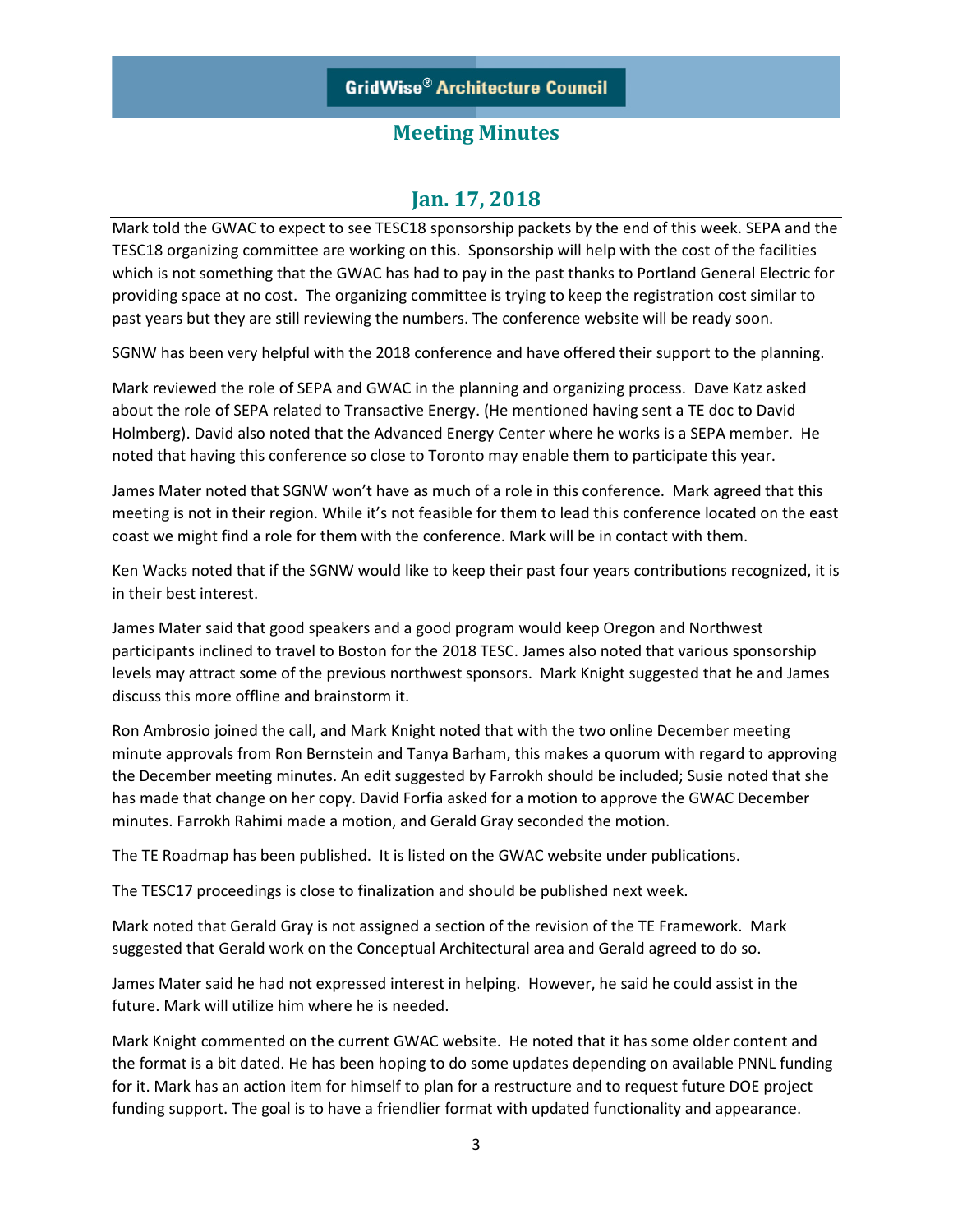## **Jan. 17, 2018**

Mark Knight noted two recently published GWAC documents, the Decision Maker's Checklist and the TE Roadmap. He noted that these are large, complex documents and that it was not possible for all GWAC members to contribute to them. Mark proposed moving to a system of smaller, targeted topics with smaller GWAC teams to produce them with the outcome of shorter white papers (4 to 6 pages) on specific topics of that could be put together in just a few months. The topics would need to be well aligned with what the DOE considers helpful, and should take advantage of the strengths and experience of the GWAC team. Mark asked the group for their thoughts on this and also to suggest some topics for these white papers.

The idea was seen as logical and practical for the council. Ron Cunningham commented that since the GWAC is part of the GRID 3.0 leadership effort there are some future states that were identified on that effort that the GWAC has not gotten close to talking about. This would be a list of 14 or 15 things. He will send this list out to the group. Ron Melton has it also and will send this list to Mark Knight. Ron Melton suggested an offline call with Ron Cunningham and Mark Knight to take a look at the list for possible topics.

Dave LaVee offered the concept of an economic valuation metric to look at the effectiveness of different GridWise options.

David Forfia suggested a compare and contrast of DSO to traditional model and the applicability of both under different scenarios.

Mark Knight also suggested a document that he had worked on involving microgrids that he started with Robert Burke. David Forfia also worked on it but it was never finalized. This might be a good one to pick up where they left off.

Farrokh Rahimi suggested the relationship of TE and Smart Cities as well as how this relates to the Internet of Things.

Ken Wacks offered to mention this effort at an upcoming meeting that he will attend on international smart cities. He might be able to get some additional participants from a group that he is involved with.

David Katz asked more about the intent, he is involved with a smart city challenge with CABA. Mark Knight asked if David has some ideas for what the GWAC could pursue, so as not to duplicate the efforts. Mark noted some specific ideas that could be pursued such as looking at individual elements such as optimization across commodities. You could look at a specific set that you are trying to optimize such as with a city where you have water, oil, and transportation where you are trying to create value. He envisions focusing in on a specific challenge, as a deep dive.

Farrokh agreed with the concept of papers targeted to specifics such as in the area of transportation and electricity in the form of peer to peer transactions.

Ron Ambrosio expressed interest in participating in microgrids.